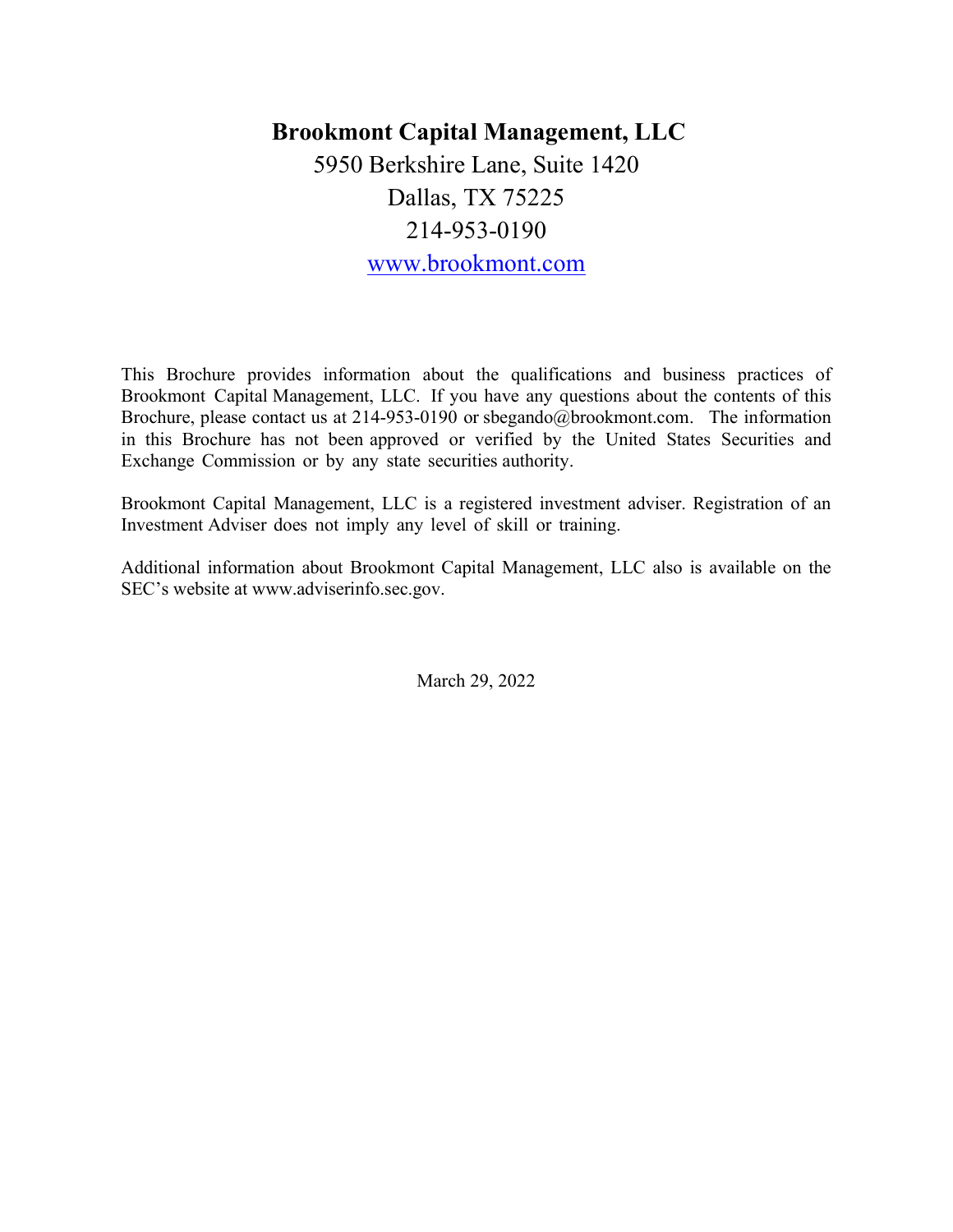# Item 2 – Material Changes

This Item of the Brochure will discuss only specific material changes that are made to the Brochure and provide clients with a summary of such changes. The last annual update of our brochure was our annual amendment on March 24, 2021. No material changes to the Brochure have been made since that filing.

We will further provide you with a new Brochure as necessary based on changes or new information, at any time, without charge.

Currently, our Brochure may be requested by contacting Suzie Begando at 214-953-0190 or sbegando@brookmont.com. Our Brochure is also available on our website www.brookmont.com, also free of charge.

Additional information about Brookmont Capital Management, LLC is also available via the SEC's website www.adviserinfo.sec.gov. The SEC's website also provides information about any persons affiliated with Brookmont who are registered, or are required to be registered, as investment adviser representatives of Brookmont.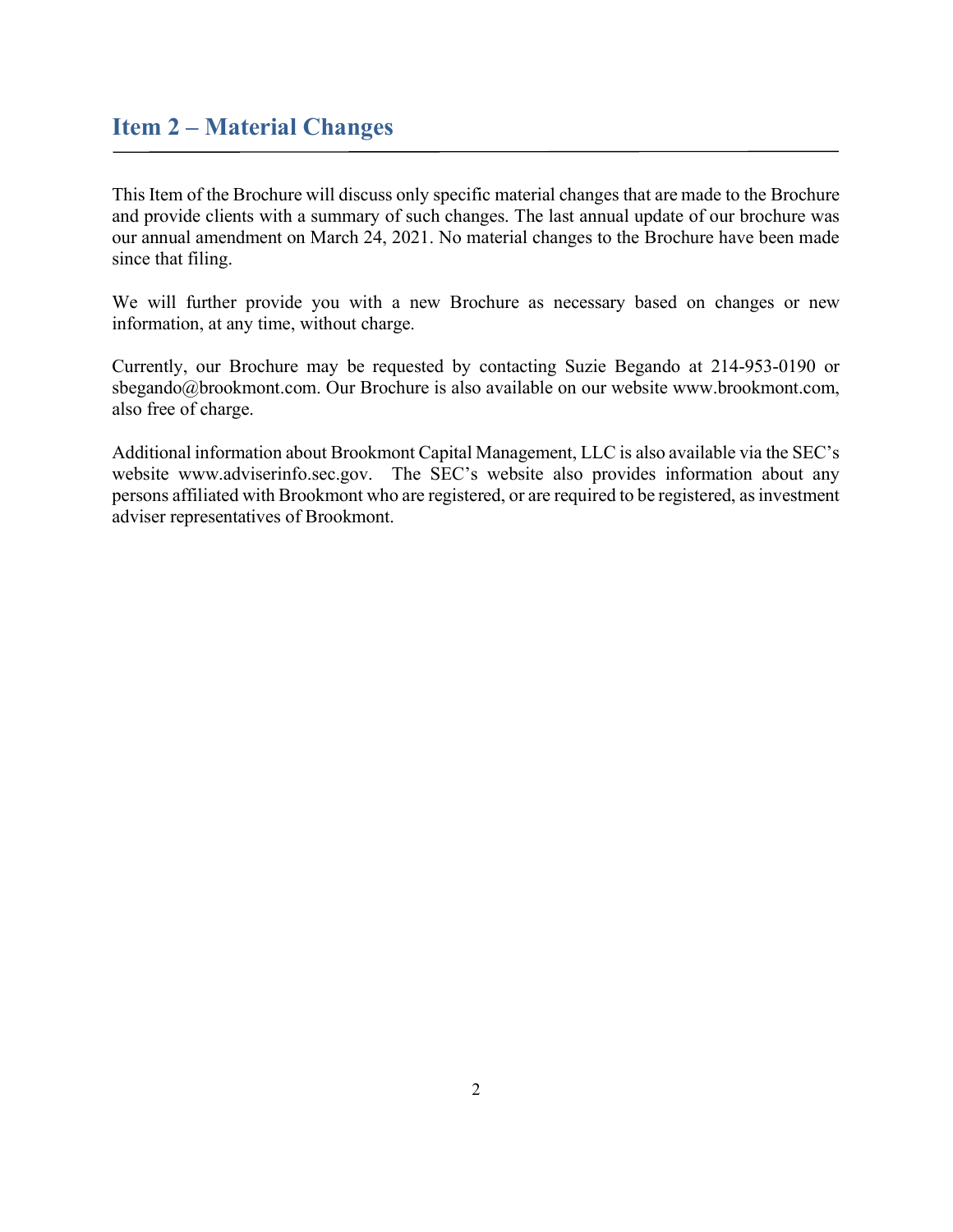# **Item 3-Table of Contents**

| Item 11– Code of Ethics, Participation or Interest in Client Transactions and Personal Trading 11 |
|---------------------------------------------------------------------------------------------------|
|                                                                                                   |
|                                                                                                   |
|                                                                                                   |
|                                                                                                   |
|                                                                                                   |
|                                                                                                   |
|                                                                                                   |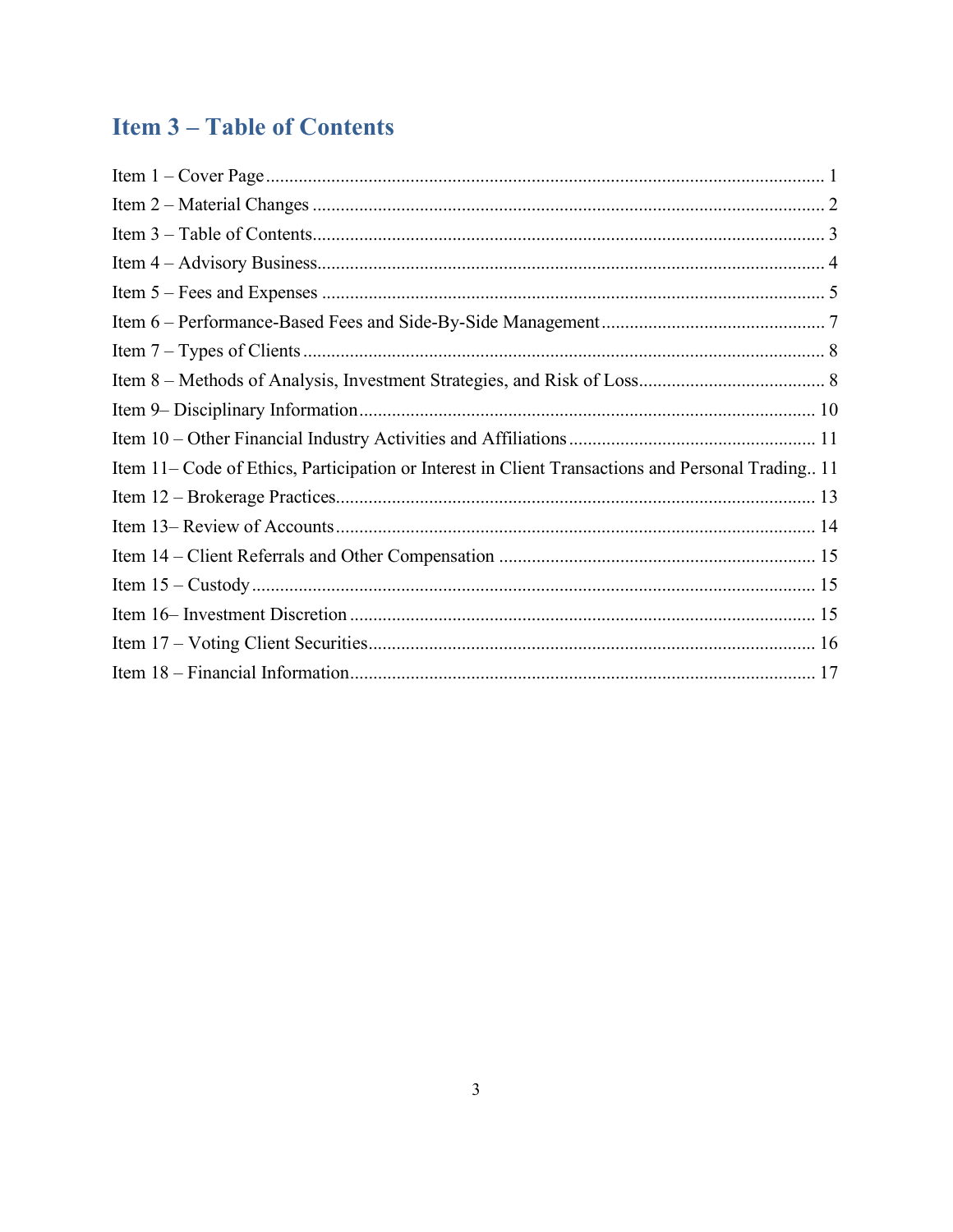# Item 4 – Advisory Business

Brookmont Capital Management, LLC is a registered investment advisor based in Dallas, Texas that was launched in December 2007 and whose principal owners are Neal Scott and Ethan Powell.

#### INVESTMENT SERVICES

Brookmont offers advisory services to individuals, families, institutions, endowments and foundations, public pension plans, registered investment advisers, registered investment companies, and other taxable and tax-exempt entities.

Brookmont requires a minimum account of \$500,000 or a minimum fee of \$5,000 for Portfolio Management Services clients. This account size and minimum fee may be negotiable under certain circumstances. Brookmont may group certain related client accounts for the purposes of achieving the minimum account size.

#### PORTFOLIO MANAGEMENT SERVICES

Brookmont provides continuous advice to a client regarding the investment of client funds based on the individual needs of the client. Through personal discussions in which goals and objectives based on a client's particular circumstances are established, Brookmont develops a client's personal investment policy and creates and manages a portfolio based on that policy. Brookmont will manage advisory accounts on a discretionary or non-discretionary basis. Account supervision is guided by the stated objectives of the client (e.g., maximum capital appreciation, growth, income, or growth and income).

Brookmont will create a portfolio consisting of one or all of the following: individual equities, bonds, exchange-traded funds (ETFs), other investment products, and no-load or load-waived mutual funds. Brookmont will allocate the client's assets among various investments, taking into consideration the overall management style selected by the client.

Clients will have the opportunity to place reasonable restrictions on the types of investments which will be made on the client's behalf. Clients will retain individual ownership of all securities.

#### WRAP FEE PROGRAMS

We participate in "wrap fee" advisory programs. Wrap fee accounts are treated similarly to all non-wrap fee accounts. In return for our services, the wrap fee program sponsor pays us a portion of the wrap fee that clients pay to the wrap fee program sponsor.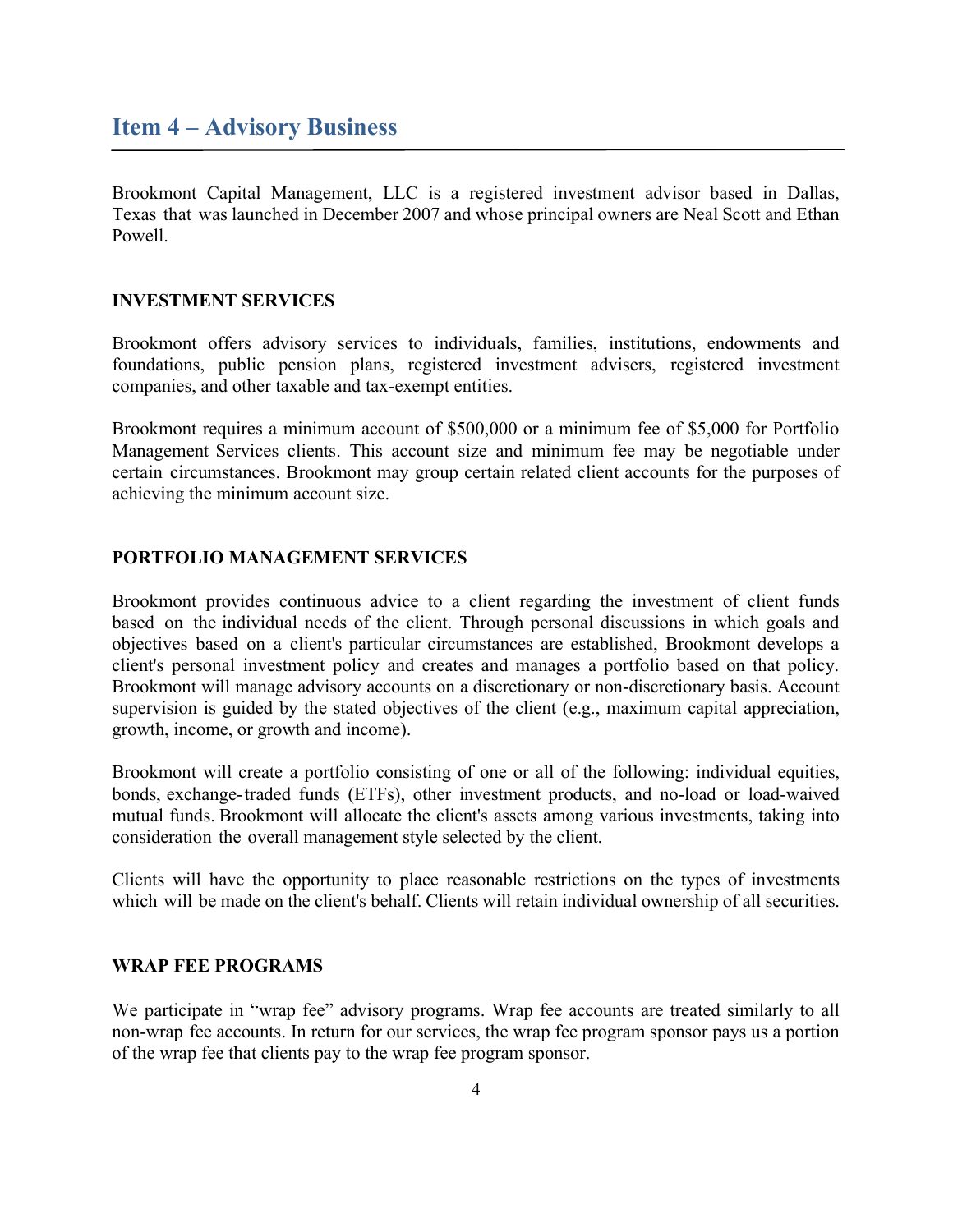#### PORTFOLIO MANAGEMENT STRATEGY SUB-ADVISER

Brookmont also offers its strategies on a sub-advisory basis to independent investment advisers. In this scenario, an independent adviser contracts with Brookmont to manage all or a portion of that independent adviser's client assets. Brookmont relies on information provided to it by the independent adviser(s) regarding client suitability and restrictions. Pursuant to a subadvisory agreement between Brookmont and the independent adviser, the independent adviser retains, on behalf of each of its clients, the discretion to hire and/or fire Brookmont. However, Brookmont retains full investment discretion for all sub-advised accounts, as well as the authority to effect trades in such accounts.

#### INVESTMENT COMPANY ADVISER AND SUB-ADVISER

Brookmont acts as investment adviser to the First Foundation Fixed Income Fund and the First Foundation Total Return Fund, for which Brookmont currently appoints and overees separate subadvisors. Potential investors in these funds are requested to refer to the fund prospectuses and Statements of Additional Information ("SAIs") for complete information on the funds.

Brookmont has also been selected as sub-adviser to the Brookmont Equity Dividend Portfolio Series. Potential investors in the Brookmont Equity Dividend Portfolio Series are requested to refer to the fund prospectus and SAI for complete information on the fund.

#### ASSETS UNDER MANAGEMENT

As of December 31, 2021, Brookmont provided advice on approximately \$672.5 million of financial assets for 139 discretionary accounts. Clients or family accounts may consist of more than one account such as an individual account for each of the spouses, children, and/or business. In addition, Brookmont provides investment recommendations to other advisers, which then implement such recommendations on behalf of their clients. As of December 31, 2021, assets of approximately \$845 million were managed pursuant to Brookmont's recommendations.

## Item 5 – Fees and Expenses

The specific manner in which fees are charged by Brookmont is established in a client's written agreement with Brookmont. Clients will be invoiced in arrears or have their account directly debited at the end of each month (or quarter) based upon the value (market value or fair market value in the absence of market value, plus any credit balance or minus any debit balance) of the client's account at the end of the previous month. Clients may elect to be billed in advance or arrears each month. Clients may also elect to be billed directly for fees or to authorize Brookmont to directly debit fees from client accounts. Brookmont will not directly debit any client account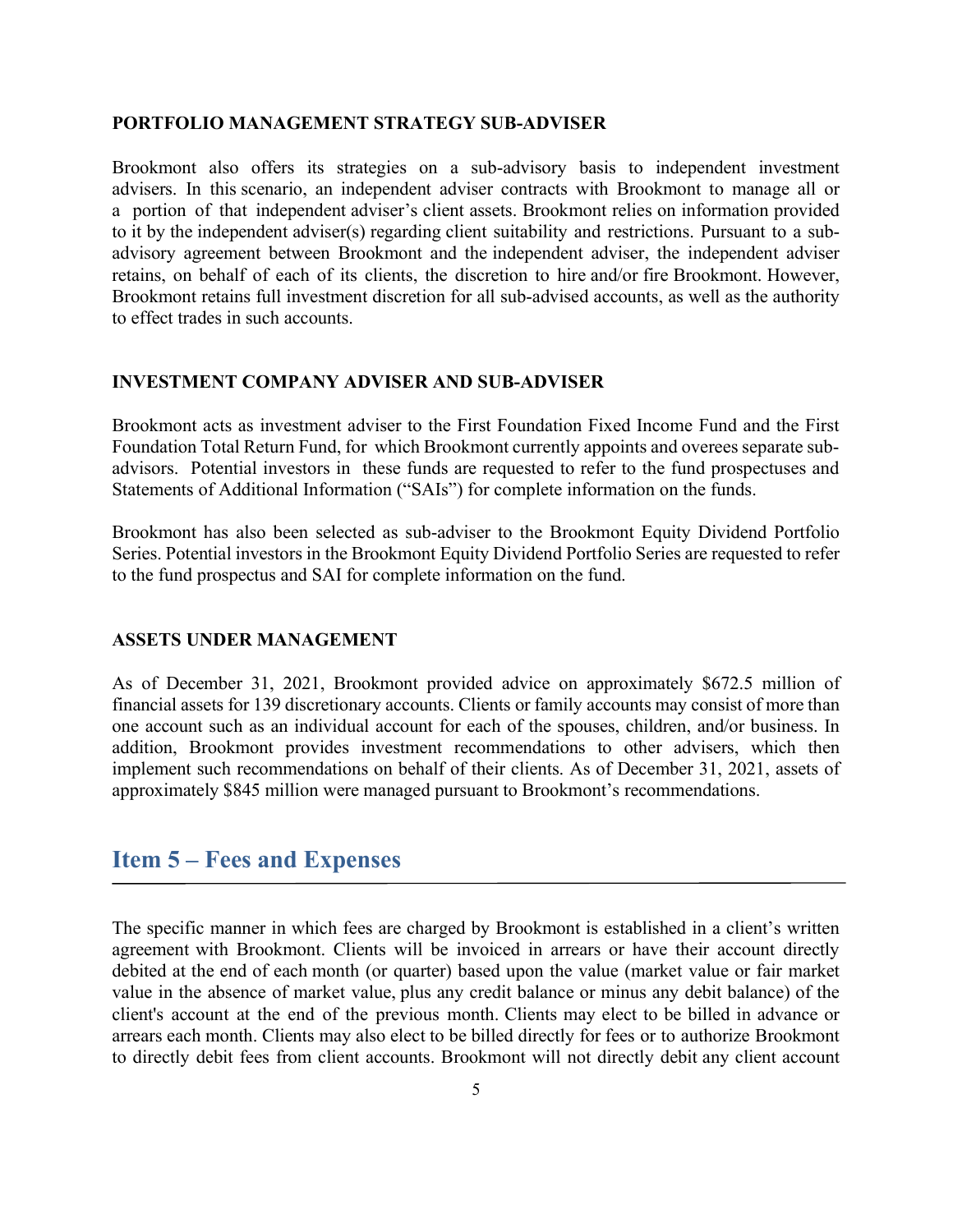without receiving written authorization from the client. Management fees shall be prorated for each capital contribution and withdrawal made during the applicable calendar quarter (with the exception of de minims contributions and withdrawals). Accounts initiated or terminated during the month will be charged a prorated fee.

Brookmont's fees are exclusive of brokerage commissions, transaction fees, and other related costs and expenses which shall be incurred by the client. Clients may incur certain charges imposed by custodians, brokers, third- party investment and other third parties such as fees charged by managers, custodial fees, deferred sales charges, odd-lot differentials, transfer taxes, wire transfer and electronic fund fees, and other fees and taxes on brokerage accounts and securities transactions. Mutual funds and exchange-traded funds also charge internal management fees, which are disclosed in a fund's prospectus. Such charges, fees, and commissions are exclusive of and in addition to Brookmont's fee, and Brookmont shall not receive any portion of these commissions, fees, and costs.

Item 12 further describes the factors that Brookmont considers in selecting or recommending broker-dealers for client transactions and determining the reasonableness of their compensation (e.g., commissions).

Fee Schedule: The annual fee for portfolio management services will be charged as a percentage of assets under management, according to the following schedule:

| Assets under Management | Annual Fee $(\% )$ |
|-------------------------|--------------------|
| \$0 to $1,000,000$      | 1.25%              |
| Over \$1,000,000        | $1.00\%$           |

A minimum of \$500,000 of assets under management or a minimum annual fee of \$5,000 is required for this service. The annual fee, minimum account size, and minimum fee may be negotiable under certain circumstances. Brookmont may group certain related client accounts for the purposes of achieving the minimum account size and determining the annualized fee.

For accounts in which Brookmont is a sub-advisor, Brookmont will receive a percentage of the fee charged by the Independent RIA, typically ranging from 20% to 75% of said fee. Clients should refer to the Independent RIA's disclosure document for additional information regarding its fees.

Potential investors in the First Foundation Fixed Income Fund, the First Foundation Total Return Fund and the Brookmont Equity Dividend Portfolio Series are requested to refer to the fund prospectuses and SAIs for complete information on the funds and associated fees/expenses. For the avoidance of doubt, Brookmont does not invest client assets in any fund, and thus no clients pay two sets of fees to Brookmont as a result.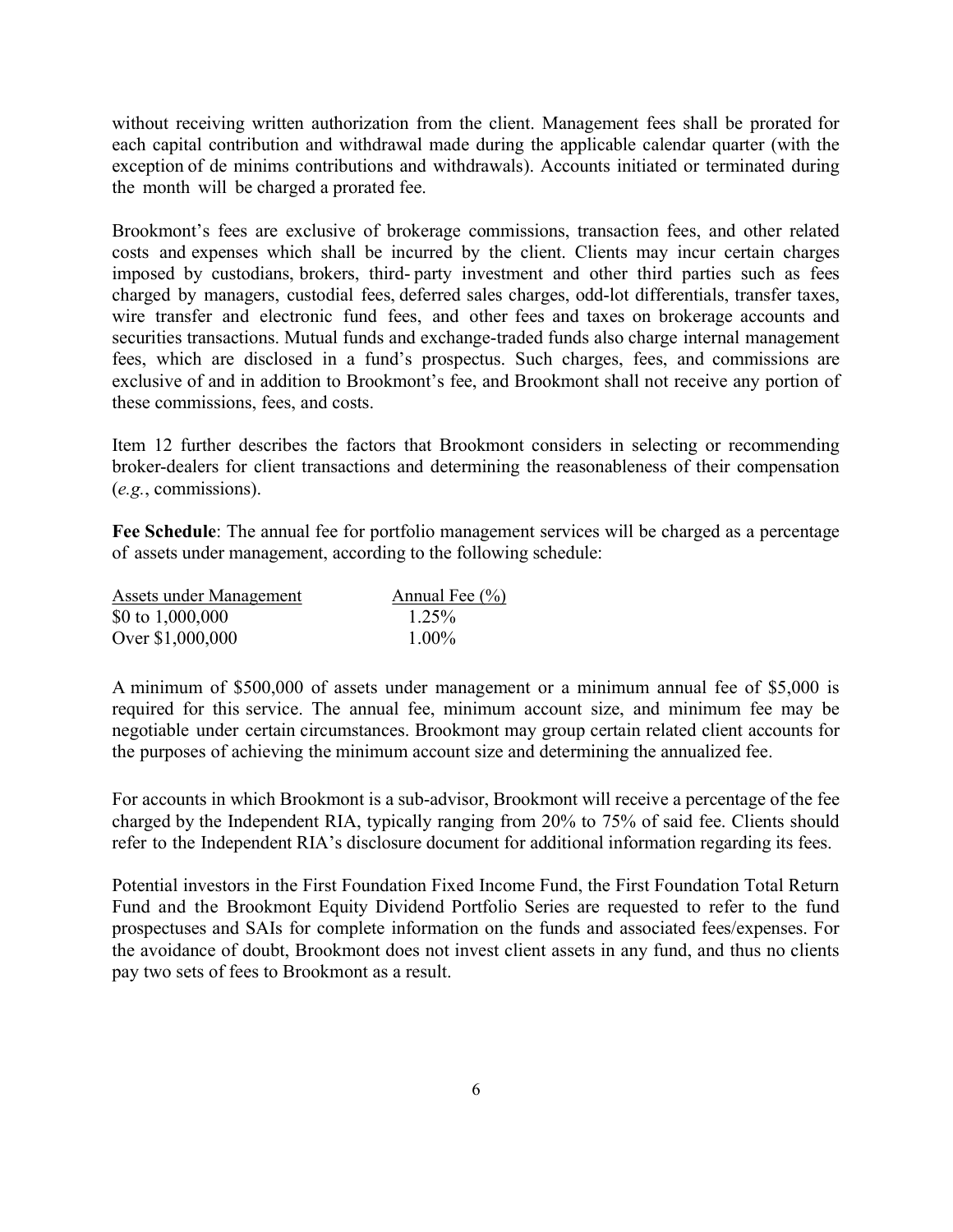#### GENERAL INFORMATION

Negotiability of Fees: In certain circumstances, all fees and account minimums may be negotiable.

Fee Calculation: The fee charged is calculated as described above and is not charged on the basis of a share of capital gains upon or capital appreciation of the funds or any portion of the funds of an advisory client (Section 205(a)(1) of the Advisers Act).

Termination and Amendment of Client Agreement: A client agreement may be terminated by either party at any time without penalty upon written notice. Upon termination, it is the client's responsibility to monitor the investment account assets, and Brookmont will have no further obligation to act or advise with respect to those assets. Notice of termination shall be made by the terminating party in writing. Upon termination of any account, any prepaid, unearned fees will be promptly refunded, and any earned, unpaid fees will be due and payable. The client agreement may be amended only by an instrument in writing duly executed by both parties.

Other Fees and Expenses: All fees paid to Brookmont for investment advisory services are separate and distinct from the fees and expenses charged by mutual funds to their shareholders. These fees and expenses are described in each fund's prospectus. These fees will generally include a management fee, other fund expenses, and a possible distribution fee. If the fund also imposes sales charges, a client may pay an initial or deferred sales charge. A client could invest in a mutual fund directly, without the services of Brookmont. In that case, the client would not receive the services provided by Brookmont which are designed, among other things, to assist the client in determining which mutual fund or funds are most appropriate to each client's financial condition and objectives. Accordingly, the client should review both the fees charged by the funds and the fees charged by Brookmont to fully understand the total amount of fees to be paid by the client and to thereby evaluate the advisory services being provided.

In addition to Brookmont's advisory fees, clients are also responsible for the fees and expenses charged by custodians and imposed by broker- dealers. Such fees may include, but are not limited to, any transaction charges, fees for duplicate statements and transaction confirmations, and fees for electronic data feeds and reports.

# Item 6 – Performance-Based Fees and Side-By-Side Management

Brookmont does not charge any performance-based fees (fees based on a share of capital gains on or capital appreciation of the assets of a client).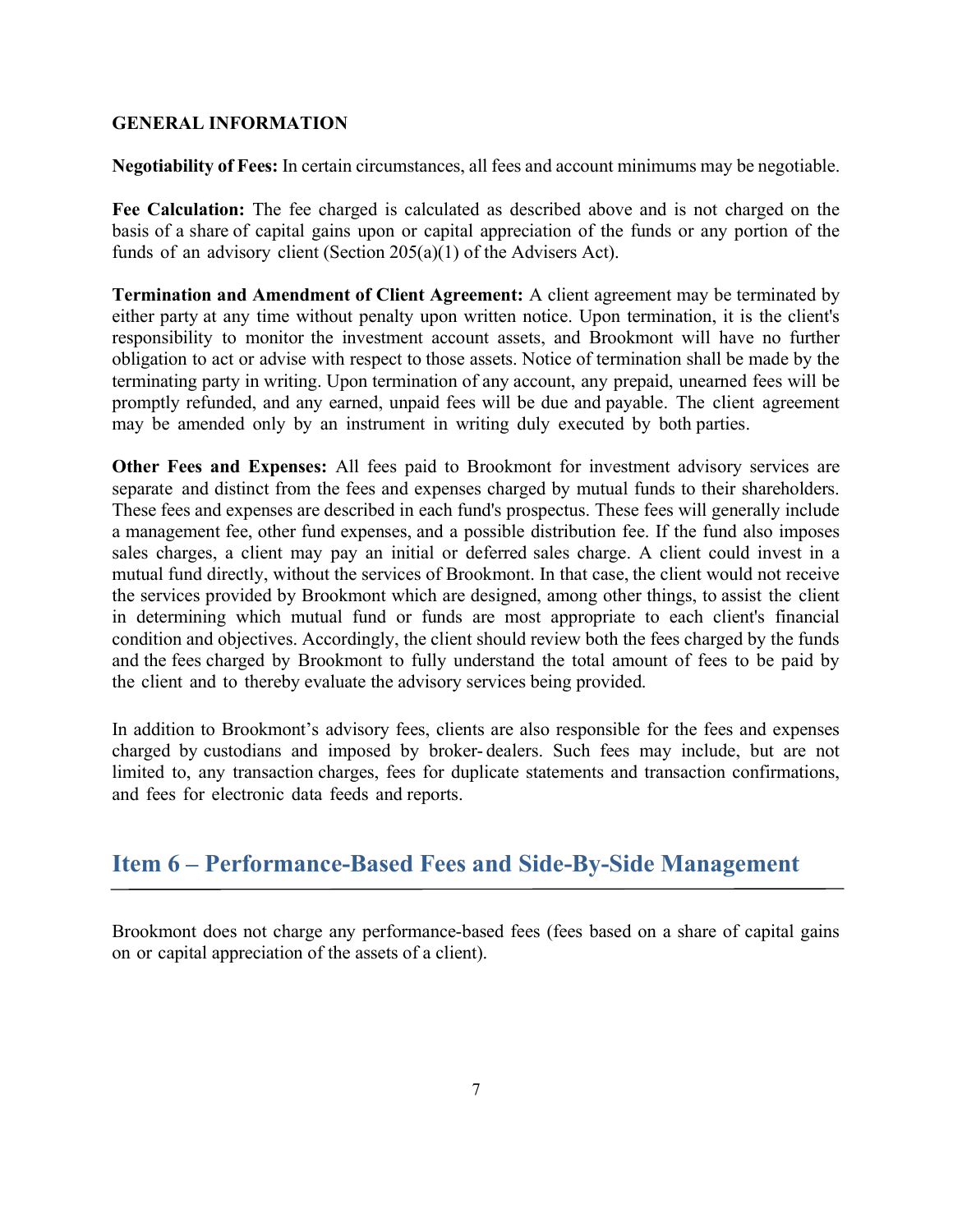# Item 7 – Types of Clients

Brookmont provides portfolio management services to individuals, high net worth individuals, families, institutions, foundations, not for profits, registered investment advisers, and registered investment companies.

A minimum of \$500,000 of assets under management or a minimum annual fee of \$5,000 is required to engage Brookmont for investment services.

### Item 8 – Methods of Analysis, Investment Strategies, and Risk of Loss

Brookmont invests in small to large companies that offer attractive valuations and above-average dividend yields. Many of these holdings may be classified as "value" stocks.

Brookmont specifically looks for companies that provide:

- a reasonably smooth, upward progression of earnings that are not entirely driven by the economic cycle;
- abundant cash flow to increase its quarterly dividends in the future;
- an established management team, stable product demand, and financial strength; and
- higher net income that is generated by revenue growth and cost containment, versus share repurchasing activity and other one-time events.

Brookmont provides full portfolio management services to its direct clients and includes asset allocation advice (based on the client's objectives and Brookmont's asset allocation models), buy/sell decision for individual holdings, and monitoring the portfolio on a continuous basis. Brookmont offers investments in four separate asset classes: equities, fixed income, cash and shortterm investments, and real estate ("REITs").

Brookmont's direct clients have the option to invest in the Dividend Growth Strategy, the Core Dividend Strategy, the Quality Growth Strategy, and the Global Equity Strategy. The first three strategies will normally include 30-50 individual holdings that include the major sectors of the US economy. International stocks may be included in these holdings. The Global Equity Strategy will normally include 25-40 individual holdings that include the major sectors of the economies of all major regions outside of the US – while such companies will typically be headquartered outside of the US, they may nevertheless sell products in the US. The firm attempts to minimize portfolio turnover by purchasing stocks that it believes are attractive on a long-term basis.

Client portfolios may also include taxable or tax-free fixed income securities that are intended to provide current income and capital preservation. Most fixed income portfolios include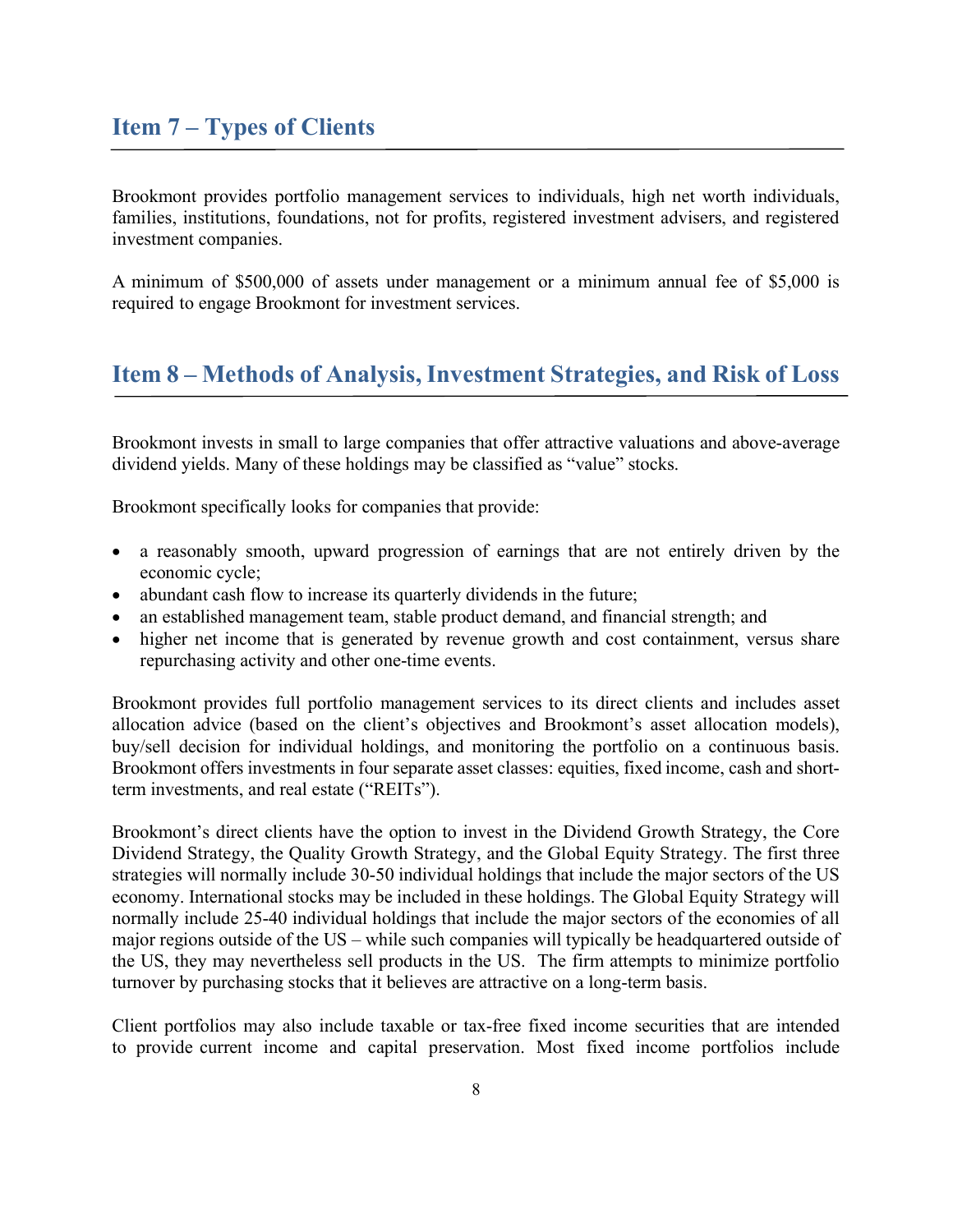passive management and laddered maturities. Fixed income securities are monitored for any changes in credit ratings.

Brookmont will generally hold these bonds until they mature. Brookmont maintains a tight restriction on the types of bonds they purchase and refrains from purchasing any bond that carries a credit rating below investment grade. Brookmont's focus is not on total return, but rather the generation of current income and preservation of principal. When a client has an appetite for increased risk, Brookmont recommends that they buy longer maturities rather than lower quality. Active fixed income management is also available.

Short-term investments may include a combination of money market funds, commercial paper, and short-term brokered CD's that carry FDIC insurance. The purpose of holding short-term investments includes future account distributions, reinvestment of proceeds during favorable market conditions, and for defensive strategies. Real Estate investments are offered through individual REIT holdings and Exchange Traded Funds (ETF's). Brookmont does not offer direct investment in real estate properties.

Potential investors in the First Foundation Fixed Income Fund, the First Foundation Total Return Fund and the Brookmont Equity Dividend Portfolio Series are requested to refer to the fund prospectuses and SAIs for complete information on the funds' investment strategies.

#### RISK OF LOSS

#### Investing in securities involves risk of loss that clients should be prepared to bear.

All investments, including mutual funds, present the risk of loss of principal – the risk that the value of securities when sold or otherwise disposed of, may be less than the price paid for the securities. Even when the value of the securities when sold is greater than the price paid, there is the risk that the appreciation will be less than inflation. In other words, the purchasing power of the proceeds may be less than the purchasing power of the original investment.

Brookmont does not guarantee that any investment it has selected will appreciate in the future and past performance is not a guarantee of future results. Clients and potential clients should not rely on the assumption that Brookmont will provide future results that are similar to its past performance. Individual holdings (including a comprehensive portfolio) do not include FDIC insurance.

#### Investing carries several risks that must be considered

Risk of loss. Although Brookmont makes every effort to preserve each client's capital and achieve real growth of wealth, investing in securities involves a risk of loss that each client should be prepared to bear.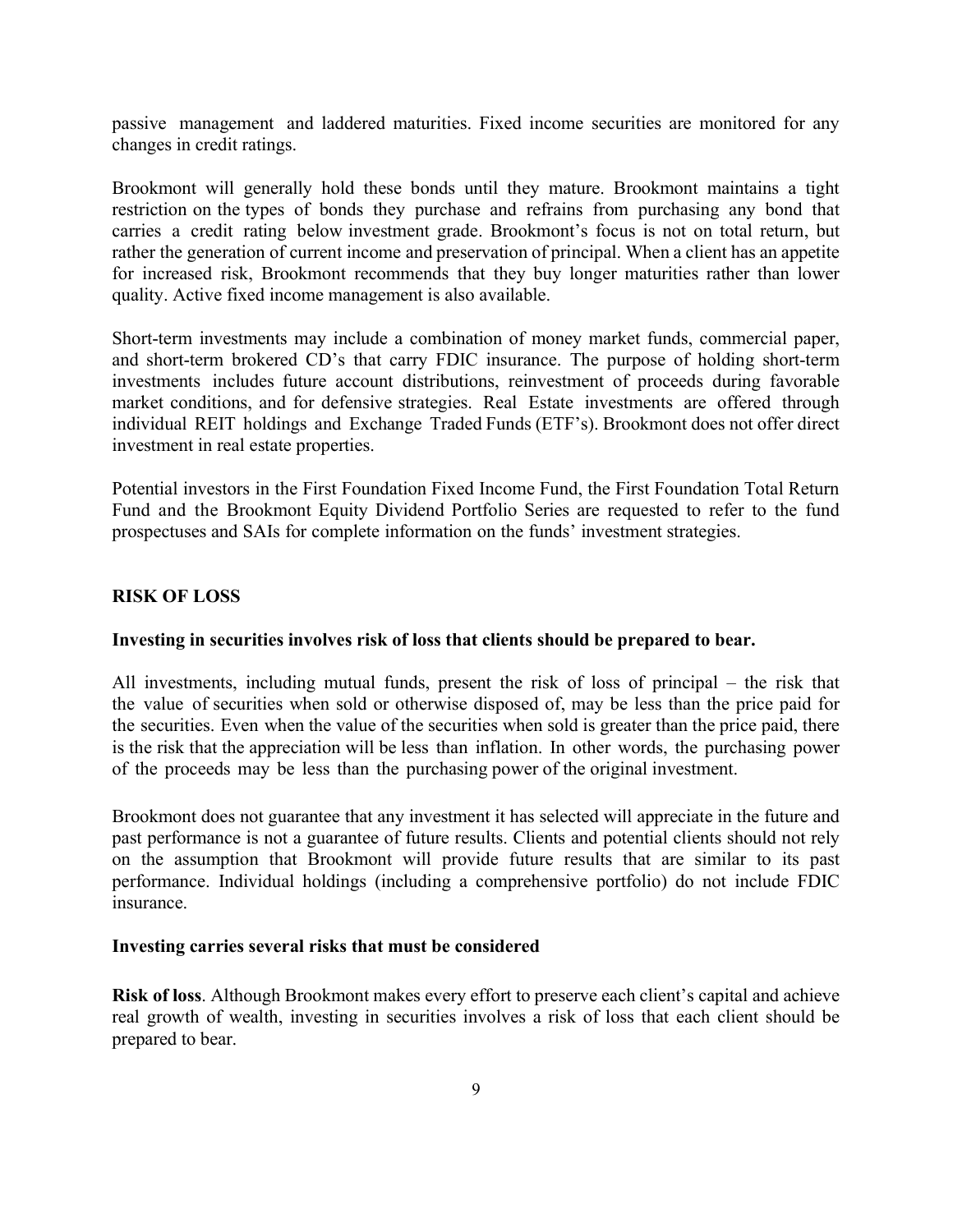Risks of stock investing. Stocks generally fluctuate in value and may decline significantly over short time periods. The value of a stock in which a client invests may decline due to general weakness in the stock market or because of factors that affect a company or a particular industry.

No Assurance of investment appreciation. In addition to short-term market fluctuations, there is no assurance that any particular investment will appreciate in value over the long term or that it can ever be sold at a profit. It is possible that some or all of a client's investments may be sold at a net sales price which will be less than the acquisition costs paid for such investments.

Reliance on companies in which investments are made. Clients will be a partial owner of the companies in which its assets are invested and, therefore, will face risks inherent in owning a business. These risks include but are not limited to, (1) a company's operations may not be successful or profitable, (2) a company may not have the financial resources to weather economic downturns, (3) a company may not be able to control and mitigate cost increases, (4) a company may not be able to effectively respond to regulatory actions affecting its operations or markets, and (5) the company's management may mismanage the company and/or engage in fraud. Each client must recognize that the success of such client's investment portfolio depends on the operating success and profitability of the companies in its investment portfolio. Brookmont will not have control or discretion concerning any operational decisions of any of such companies.

Managed portfolio risk. Our investment strategies or selection of specific securities may be unsuccessful and may cause clients to incur losses.

Foreign investing risk. A client's investments in foreign securities may be adversely affected by political and economic conditions overseas, reduced liquidity, or decreases in foreign currency values relative to the U.S. dollar.

Potential investors in the First Foundation Fixed Income Fund, the First Foundation Total Return Fund and the Brookmont Equity Dividend Portfolio Series are requested to refer to the fund prospectuses and SAIs for complete information on risks pertaining to the funds' investment strategies.

# Item 9 – Disciplinary Information

Registered investment advisers are required to disclose all material facts regarding any legal or disciplinary events that would be material to your evaluation of Brookmont or the integrity of Brookmont' s management. Brookmont has no information applicable to this Item.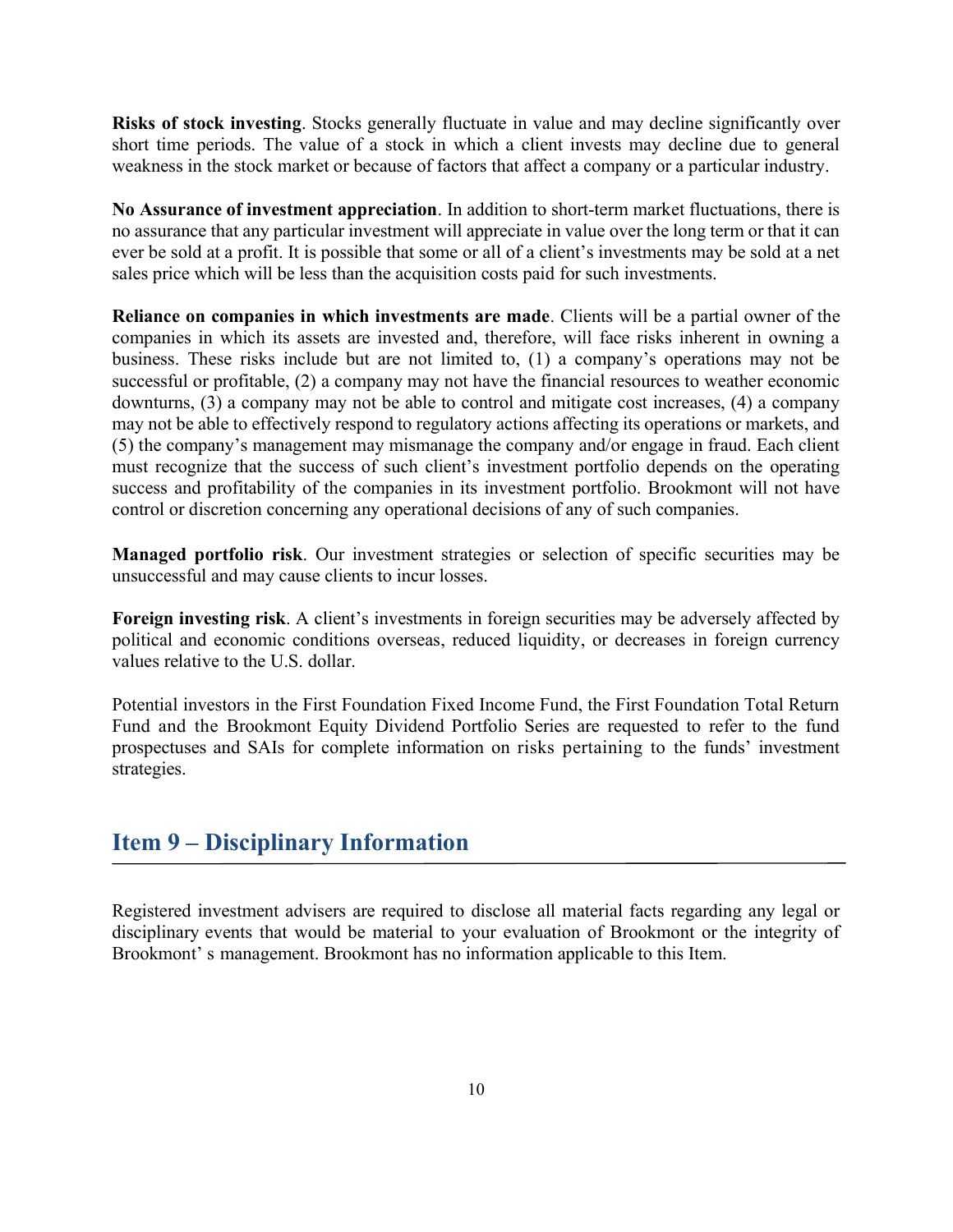# Item 10 – Other Financial Industry Activities and Affiliations

Brookmont's Chief Investment Officer and Principal, Ethan Powell, is the sole owner, president and founder of Impact Shares Corp and the Chairman of the Retail Board of Highland Capital Management. Impact Shares is an investment adviser to three ETFs and Highland Capital Management is a mutual fund complex. Although Mr. Powell's roles with Impact Shares and Highland Capital Management entail certain conflicts of interest, Brookmont believes that these are mitigated by the fact that:

- Impact Shares' trading decisions are typically dictated by the provider of the index that each ETF is designed to track and the capital flows into and out of each ETF; and
- His role with Highland Capital Management entails no involvement in, or knowledge of, the investment transactions that each underlying mutual fund makes.

As Mr. Powell does not control the trading decisions of the Impact Shares ETFs or the Highland Capital mutual funds, Brookmont believes this means that Mr. Powell is unable to use any information he learns when working on behalf of Brookmont's clients to influence the trading decisions of the ETFs or mutual funds. However, it is possible that such ETFs and mutual funds will trade in the same securities as Brookmont clients and at the same time as such clients. Please see Item 11 below which discusses Brookmont's monitoring of Impact Shares trading but not Highland Capital Management trading.

Brookmont further believes that due to the nature of, the way in which Impact Shares manages its ETFs and his role with Highland Capital Management, Mr. Powell has sufficient time in which to fulfil his responsibilities to Brookmont clients. Brookmont monitors Mr. Powell's activities on behalf of Brookmont to ensure that this remains the case.

Finally, Brookmont does not invest client assets in any Impact Shares ETFs or Highland Capital Management mutual funds.

# Item 11 – Code of Ethics, Participation or Interest in Client Transactions and Personal Trading

Brookmont has adopted a Code of Ethics for all supervised persons of the firm describing its high standard of business conduct, and fiduciary duty to its clients. The Code of Ethics includes provisions relating to the confidentiality of client information, a prohibition on insider trading, a prohibition of rumor mongering, restrictions on the acceptance of significant gifts and the reporting of certain gifts and business entertainment items, and personal securities trading procedures, among other things. All supervised persons at Brookmont must acknowledge the terms of the Code of Ethics annually, or as amended.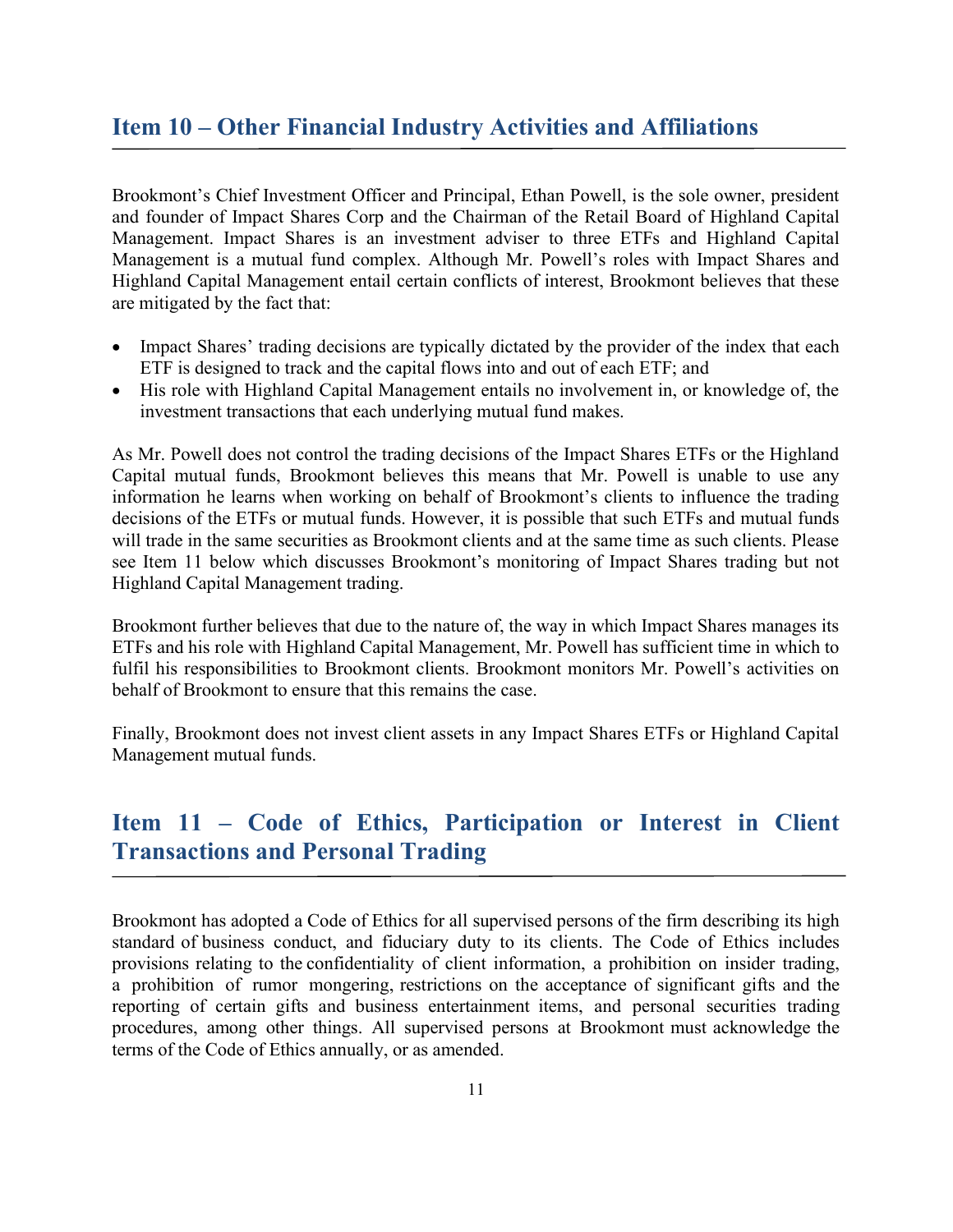Brookmont anticipates that, in appropriate circumstances, consistent with clients' investment objectives, it will cause accounts over which Brookmont has management authority to effect, and will recommend to investment advisory clients or prospective clients, the purchase or sale of securities in which Brookmont, its affiliates and/or clients, directly or indirectly, have a position of interest. Brookmont's employees and persons associated with Brookmont are required to follow Brookmont's Code of Ethics. Subject to satisfying this policy and applicable laws, officers, directors, and employees of Brookmont and its affiliates may trade for their own accounts in securities which are recommended to and/or purchased for Brookmont's clients. The Code of Ethics is designed to assure that the personal securities transactions, activities and interests of the employees of Brookmont will not interfere with (i) making decisions in the best interest of advisory clients and (ii) implementing such decisions while, at the same time, allowing employees to invest for their own accounts. Under the Code, certain classes of securities have been designated as exempt transactions, based upon a determination that these would materially not interfere with the best interest of Brookmont's clients. In addition, the Code requires pre-clearance of certain transactions and restricts trading in close proximity to client trading activity. Nonetheless, because the Code of Ethics in some circumstances would permit employees to invest in the same securities as clients, there is a possibility that employees might benefit from market activity by a client in a security held by an employee. Employee trading is continually monitored under the Code of Ethics, and to reasonably prevent conflicts of interest between Brookmont and its clients.

As discussed in Item 10 above, it is possible that Impact Shares ETFs and Highland Capital Management mutual funds will trade in the same securities as Brookmont clients and at the same time as such clients. Although Mr. Powell does not direct the trading decisions of the Impact Shares ETFs, Brookmont subjects these ETF trades to the monitoring but not the preclearance components of its Code of Ethics. Brookmont does not subject Highland Capital Management trades to any component of its Code of Ethics due to the fact that Mr. Powell has no involvement in, or knowledge of such trades.

Certain affiliated accounts (specifically, accounts belonging to certain Brookmont principals which trade pari passu with certain client accounts) may trade in the same securities with client accounts on an aggregated basis when consistent with Brookmont's obligation of best execution. In such circumstances, the affiliated and client accounts will share commission costs equally and receive securities at a total average price. Brookmont will retain records of the trade order (specifying each participating account) and its allocation, which will be completed prior to the entry of the aggregated order. Completed orders will be allocated as specified in the initial trade order. Partially filled orders will be allocated on a pro-rata basis. Any exceptions will be explained in the Order.

Brookmont's clients or prospective clients may request a copy of the firm's Code of Ethics by contacting Suzie Begando.

It is Brookmont's policy that the firm will not affect any principal or agency cross securities transactions for client accounts. Brookmont will also not cross trades between client accounts.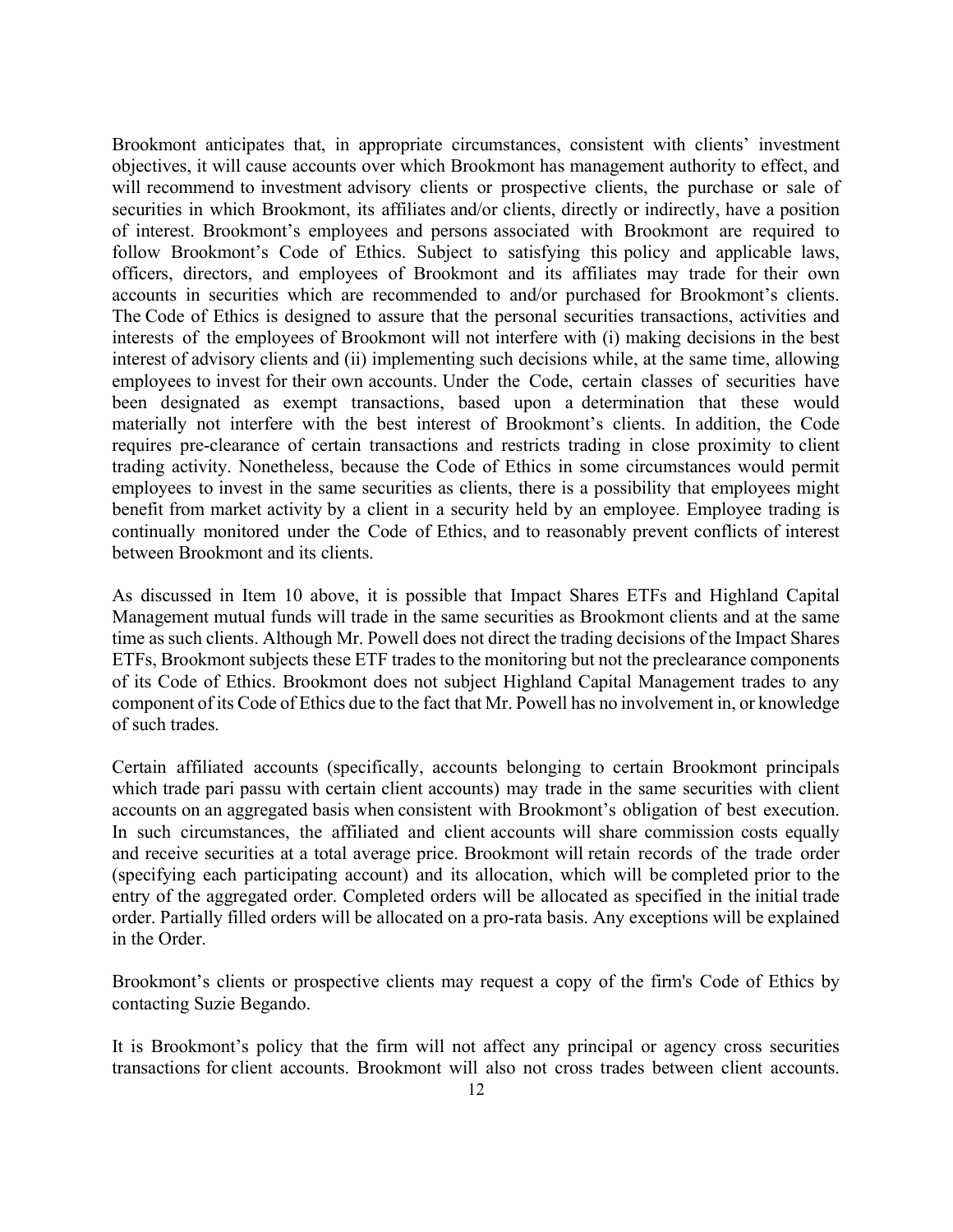Principal transactions are generally defined as transactions where an adviser, acting as principal for its own account or the account of an affiliated broker-dealer, buys from or sells any security to any advisory client. Agency cross transactions may only arise where an adviser is dually registered as a broker-dealer or has an affiliated broker-dealer, which is not the case with Brookmont.

## Item 12 – Brokerage Practices

Brookmont maintains relationships with several FINRA member broker-dealers with whom the firm typically places its trades. Brookmont recognizes its duty of best execution, however, and, as noted below, will (subject to certain restrictions also identified below) endeavor to select those broker-dealers that it believes will execute its clients' trades at the best net price considering all relevant circumstances.

For Portfolio Management services either offered directly to Brookmont's clients or via a subadvisory relationship with independent investment advisers Brookmont shall have full power and discretion to select the broker-dealer to execute transactions for the investment account assets and to negotiate and determine any commission rates to be paid for such transactions. Brookmont requires that it be provided this discretionary authority from the client in writing. Brookmont will use its best efforts to have transactions executed at prices that are advantageous to the client and at commission rates that are reasonable in relation to the services received. Brookmont may consider a number of factors when selecting a broker-dealer to effect a transaction, including its financial strength and stability, the efficiency with which the transaction will be affected, and the reasonableness of the broker-dealer's commissions in relation to the preceding factors. Notwithstanding the above, certain clients may select as their custodian, a broker-dealer that charges a "trade-away" fee if Brookmont executes the client's trades with any broker-dealer other than the custodian. Depending on the amount of this trade-away fee, Brookmont may often determine that it is in the best interests of such client to execute most if not all of their trades with the custodian broker-dealer, provided the use of such broker-dealer is otherwise consistent with Brookmont's duty to seek best execution.

Certain clients shall also have the right to direct Brookmont in writing to use a particular broker- dealer to execute all transactions for such client's account. In that case, the client will negotiate terms and arrangements with that broker-dealer, and Brookmont will not seek better execution services or prices from other broker-dealers or be able to aggregate client transactions for execution through other broker-dealers with orders for other accounts advised or managed by the firm. As a result, the client may pay higher commissions or other transaction costs or greater spreads, or receive less favorable net prices, on transactions for the client's account that would otherwise be the case, and best execution may not be achieved. Further, such clients may not be able to participate in initial public offerings if their designated broker-dealer is not part of the distribution syndicate.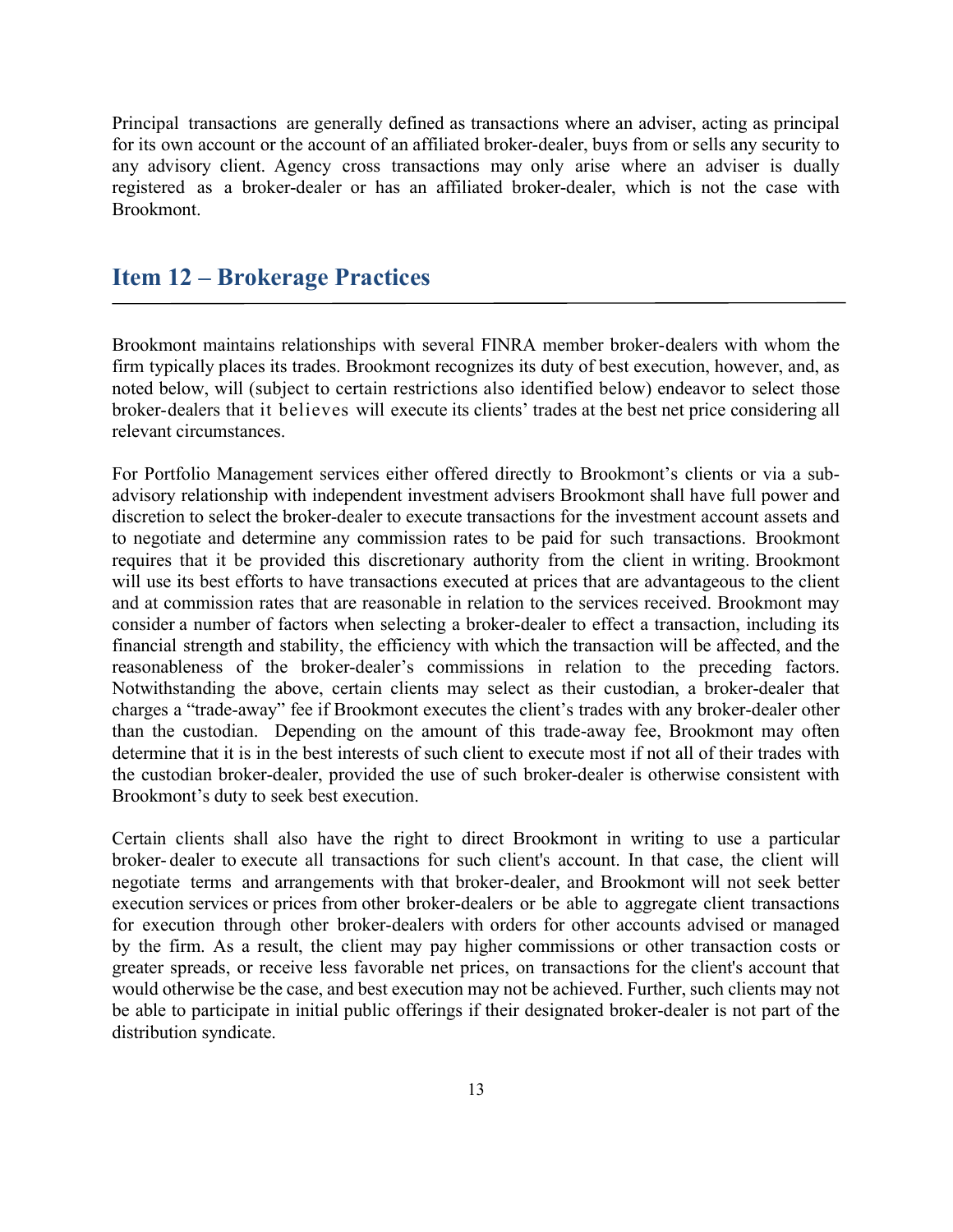If Brookmont believes that the purchase or sale of a security is in the client's best interests along with the best interests of its other clients, Brookmont will typically aggregate the securities to be sold or purchased to obtain favorable execution or lower brokerage commissions, to the extent permitted by applicable laws and regulations. Brookmont will allocate securities so purchased or sold, as well as the expense incurred in the transaction, in the manner that it considers being equitable and consistent with its fiduciary obligations to such client and its other clients. Wrap fee accounts and certain clients that have directed Brookmont to execute trades with designated brokers will not be able to participate in such aggregated transactions and neither may clients whose accounts are held with broker-dealers that charge prohibitive trade-away fees. However, when Brookmont does aggregate client trades, it will seek to aggregate the trades of similarly affected accounts with each other and operate a trade rotation system with the intention of ensuring that no one account or group of accounts are negatively impacted over time.

Potential investors in the First Foundation Fixed Income Fund, the First Foundation Total Return Fund and the Brookmont Equity Dividend Portfolio Series are requested to refer to the fund prospectuses and SAIs for complete information on the trading practices applicable to such funds. Brookmont does not execute trades for such funds.

Brookmont does not have any formal soft dollar arrangements. However, on occasion, Brookmont may receive research from certain broker-dealers. Research is not provided in connection with Brookmont's clients' securities transactions or contingent upon forthcoming securities transactions. To the best of Brookmont's knowledge, such research is generally made available to all institutional clients of such broker-dealers. In any event, Brookmont's policy is for any research it receives to fall within Section 28(e) of the Securities Exchange Act of 1934. To the extent research is received, Brookont does not seek to allocate this benefit to only those accounts that traded with the broker in question.

Broker-dealers may from time to time refer clients to Brookmont. Brookmont will not make commitments to any broker-dealer to compensate that broker-dealer through brokerage or dealer transactions for client referrals; however, a potential conflict of interest may arise between the client's interest in obtaining best price and execution and Brookmont's interest in receiving future referrals. Under such circumstances, clients should be aware of their various brokerage options, including utilizing the services of the referring broker, choosing another broker, or utilizing a firm retained by Brookmont to provide custody and execution services.

# Item 13 – Review of Accounts

#### Periodic Reviews

When applicable, Brookmont reviews the performance and allocation of each client account periodically, with such reviews occurring no less frequently than on a semi-annual basis. Factors that may trigger more frequent reviews include material market events or changes in a client's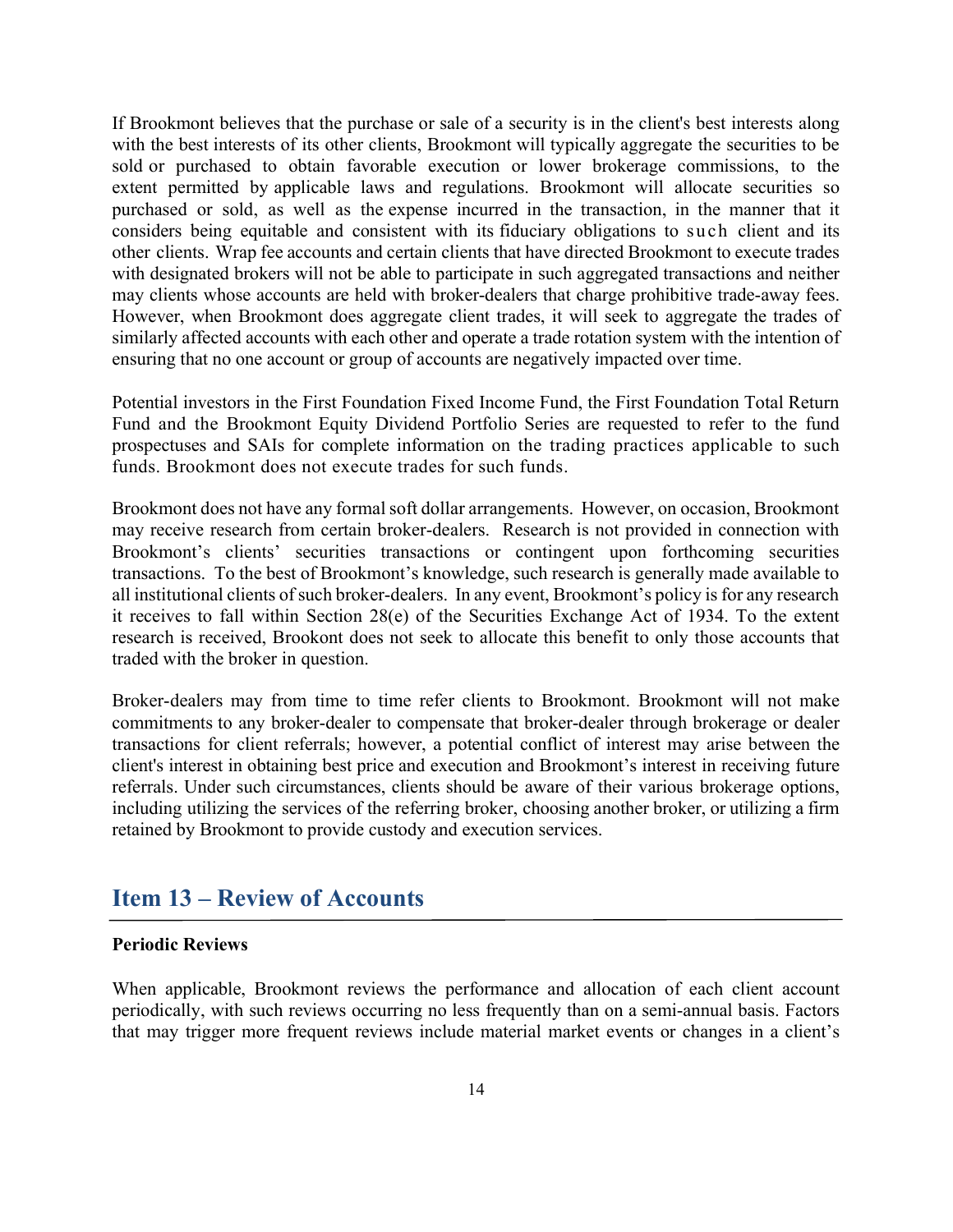personal situation, when applicable. Such reviews are conducted by the Chief Compliance Officer and/or his delegate.

#### Nature and Frequency of Reports

When applicable, Brookmont's selected custodians provide a monthly or quarterly statement to each of its advisory clients which identifies the number of funds and the total value of each security in the client's account at the end of the reporting period. The account statement also sets forth all transactions in the client's account during the reporting period.

## Item 14 – Client Referrals and Other Compensation

Brookmont may from time to time compensate, either directly or indirectly, any person (defined as a natural person or a company) for client referrals. Brookmont is aware of the special considerations promulgated under Sections 206(4)-1 and 206(4)-3 of the Investment Advisers Act of 1940 and similar state regulations. As such, appropriate disclosure shall be made, all written instruments will be maintained by Brookmont and all applicable Federal and/or State laws will be observed.

# Item 15 – Custody

Due to its ability to deduct fees directly from certain client accounts, Brookmont is deemed to have custody of such client funds and securities under Rule 206(4)-2 under the Investment Advisers Act of 1940, as amended. Brookmont will follow the requirements of Rule 206(4)-2 for any client for which it is deemed to have custody. Such clients will receive, at least quarterly, an account statement directly from their Custodian. Clients of Brookmont are urged to compare any reports provided by Brookmont to the reports provided by the Custodian.

Brookmont's direct clients have an option to use custodians that have been pre-screened and approved by the firm. Clients may also direct Brookmont to use other qualified custodians. Brookmont is not obligated to use a directed custodian until it has been reviewed and approved by the firm's Chief Compliance Officer.

## Item 16 – Investment Discretion

Brookmont usually receives discretionary authority from the client at the outset of an advisory relationship to select the identity and amount of securities to be bought or sold. In all cases,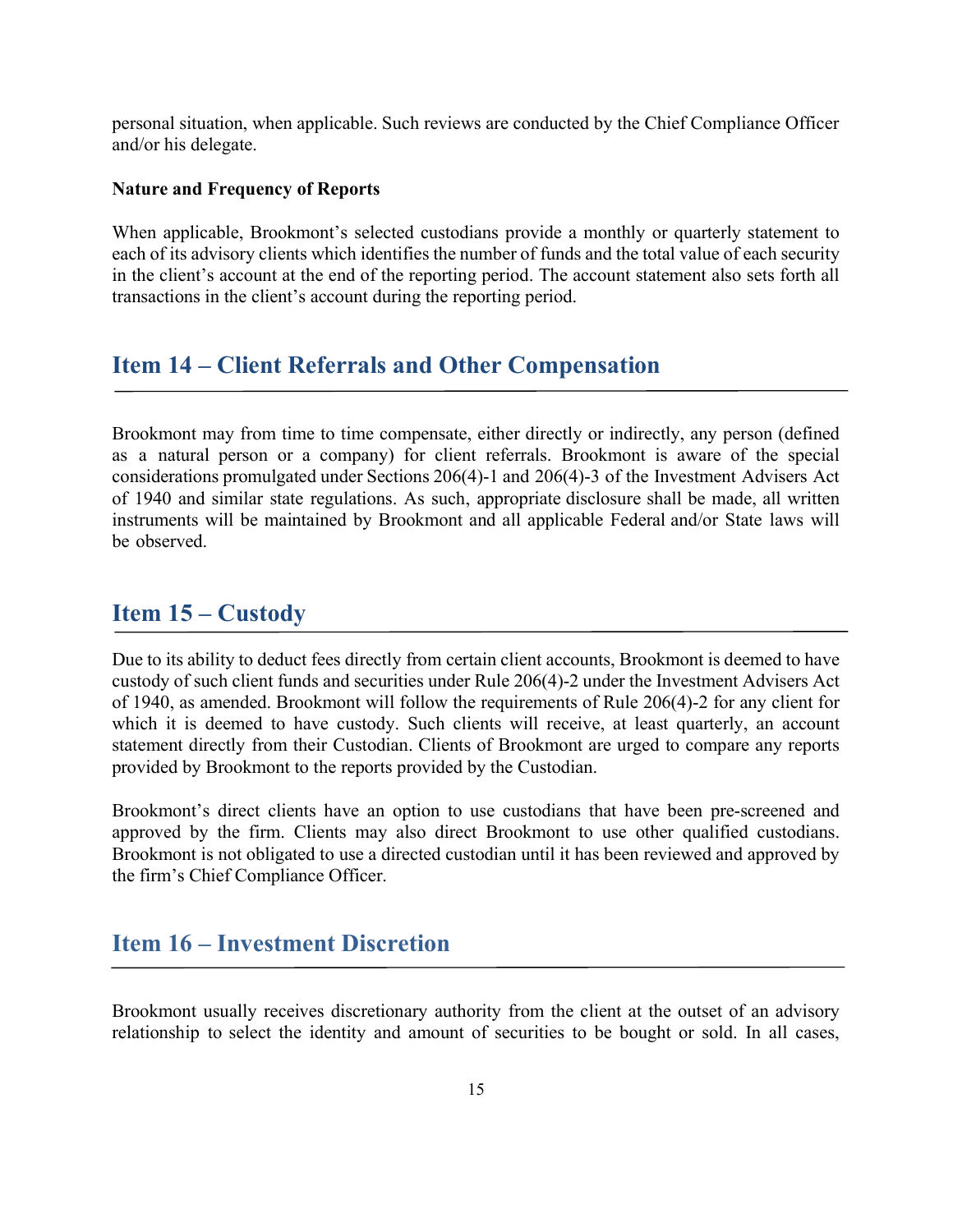however, such discretion is to be exercised in a manner consistent with the stated investment objectives for the particular client account.

When selecting securities and determining amounts, Brookmont observes the investment policies, limitations, and restrictions of the clients for which it advises. For registered investment companies, Brookmont's authority to trade securities may also be limited by certain federal securities and tax laws that require diversification of investments and favor the holding of investments once made.

Investment guidelines and restrictions must be provided to Brookmont in writing.

Brookmont shall supervise and direct the investments of and for investment account assets on a discretionary basis, without prior consultation with a client, in accordance with the description of its investment philosophy set forth above. This discretionary authority makes Brookmont the agent and attorney-in-fact with full power and authority in connection with the investment account assets (a) to buy, sell, exchange, convert and otherwise trade in any and all stocks, bonds and other securities, both domestic and foreign, as Brookmont may select; and (b) to establish and deal through accounts with one or more securities brokerage firms, dealers or banks as Brookmont may select. Brookmont requires that it be provided this discretionary authority from the client in writing.

If a client wishes to impose reasonable limitations on this discretionary authority, such limitations shall be provided in writing. Clients may change/amend these limitations as desired. Such amendments shall also be submitted in writing.

When Brookmont provides investment recommendations to other advisers who then implement such recommendations on behalf of their clients, Brookmont does not have discretion over such assets.

In the case of the First Foundation Fixed Income Fund and the First Foundation Total Return Fund, Brookmont currently only exercises discretion over the appointment and removal of sub-advisers.

# Item 17 – Voting Client Securities

Brookmont maintains a written proxy voting policy which reflects the firm's duty as a fiduciary to vote proxies in the best interests of its clients. For ERISA plan clients, proxies are voted solely in the best interests of the plan participants and beneficiaries.

Certain clients have expressly retained proxy-voting authority and in such instances, Brookmont has no proxy voting responsibility and may not take any action regarding those clients' proxies.